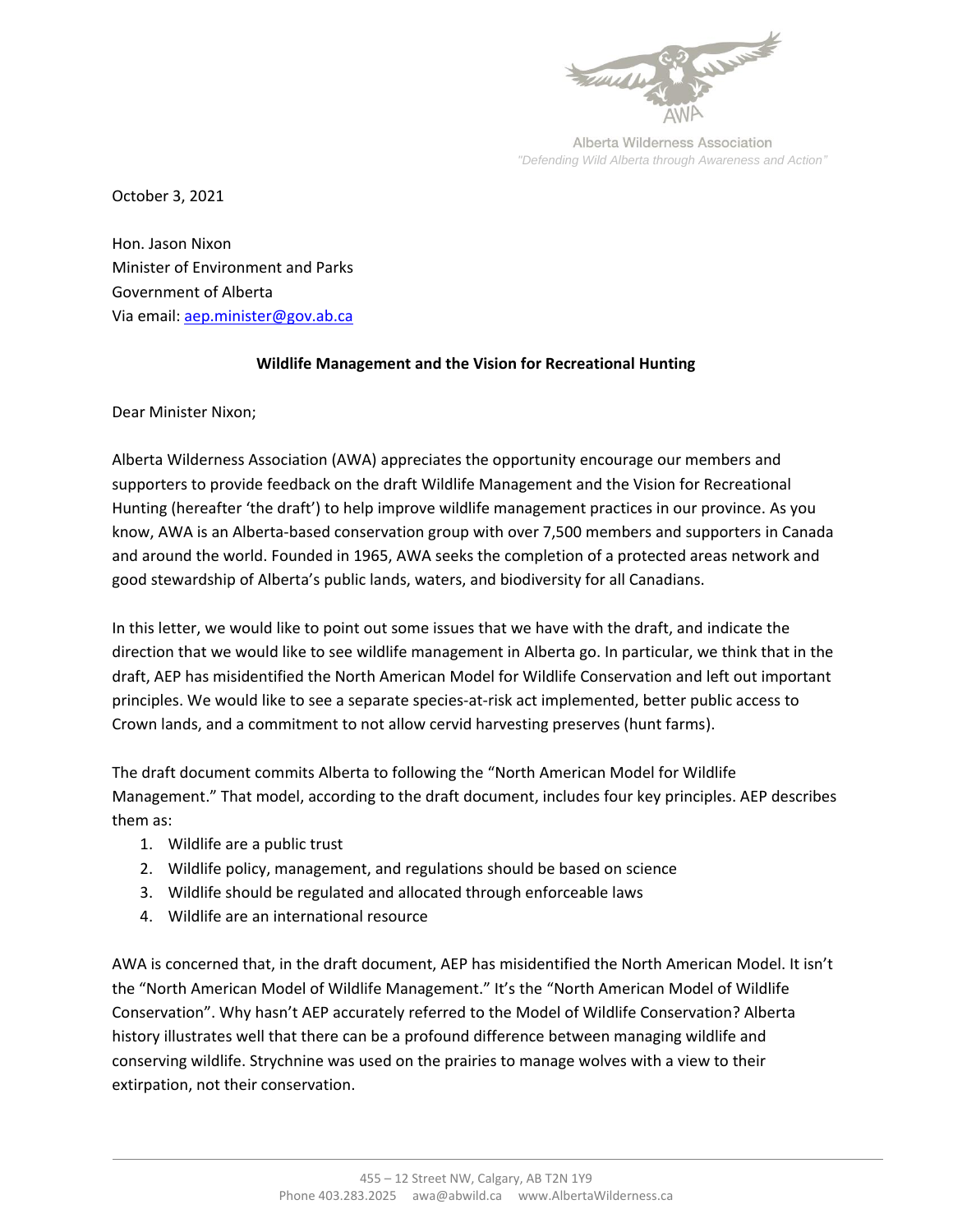If AEP intends to follow the North American Model of Wildlife Conservation, then we would like the model to be identified accurately.

Further to this objection, why did AEP suggest that there are only four key principles in the North American Model of Wildlife Conservation? There are seven principles and the Association of Fish and Wildlife Agencies describes them as interdependent. Why did AEP not list versions of the three other principles that are part of this Model of Wildlife Conservation: "commerce in dead wildlife is eliminated; wildlife may only be killed for a legitimate, non-frivolous purpose; every person has an equal opportunity under the law to participate in hunting and fishing." Since AEP's survey invites respondents to comment on their satisfaction about their ability to access Crown lands I would think the third of these omitted principles is especially relevant to the vision document.

Based on the seven principles found in the North American Model of Wildlife Conservation, AWA believes wildlife management in Alberta may be improved. First, the current *Wildlife Act* continues to classify species as game and non-game species, whose management is based primarily as a consumptive resource. This is inappropriate because many Albertans do not consume wildlife, and value wildlife species for their intrinsic worth on the landscape. A much-needed reform of the *Wildlife Act* should manage wildlife for conservation purposes first, then for Indigenous rights, and lastly for recreational hunting purposes. These priorities should be clearly ranked in the *Wildlife Act* in terms of importance. Recreational hunting should be permitted where scientific evidence suggests that it is sustainable, meaning that the populations of game species are maintained at a biologically and ecologically acceptable level with hunting. This requires that wildlife populations are monitored effectively and frequently enough to detect population changes. Adequate population monitoring is particularly important given the extent of habitat disturbance by human development and industry.

Another flaw with the current *Wildlife Act* is that most aspects of species-at-risk management are up to the discretion of the Minister of Environment and Parks. This includes the designation of species as endangered, threatened, or special concern. Implementing a stand-alone *Species at Risk Act* in Alberta would be the best way to address these gaps in legislation and ensure the protection of species-at-risk for all Albertans. The provincial *Species at Risk Act* should include definitions of the species-at-risk designations, and identify criteria for listing species. The power to designate species status should fall on scientists, not the Minister. Additionally, timelines for listing decisions and mandatory recovery plans should be written in the legislation to ensure accountability. A legal definition of 'habitat' needs to be included, so that critical habitat can be adequately identified and protected. Mandatory recovery plans should require the identification and protection of critical habitat. There should be specific prohibition against killing an individual of an endangered species, or removing them from their habitat. If species-atrisk are to be adequately protected, these measures need to be written into legislation, rather than addressed in policy.

The online survey for the draft asks whether the respondent is satisfied with the accessibility of public lands. AWA is extremely dissatisfied with the way that public lands are managed. Under the Recreational Access Regulation, lease holders have the power to determine whether the public have access to public